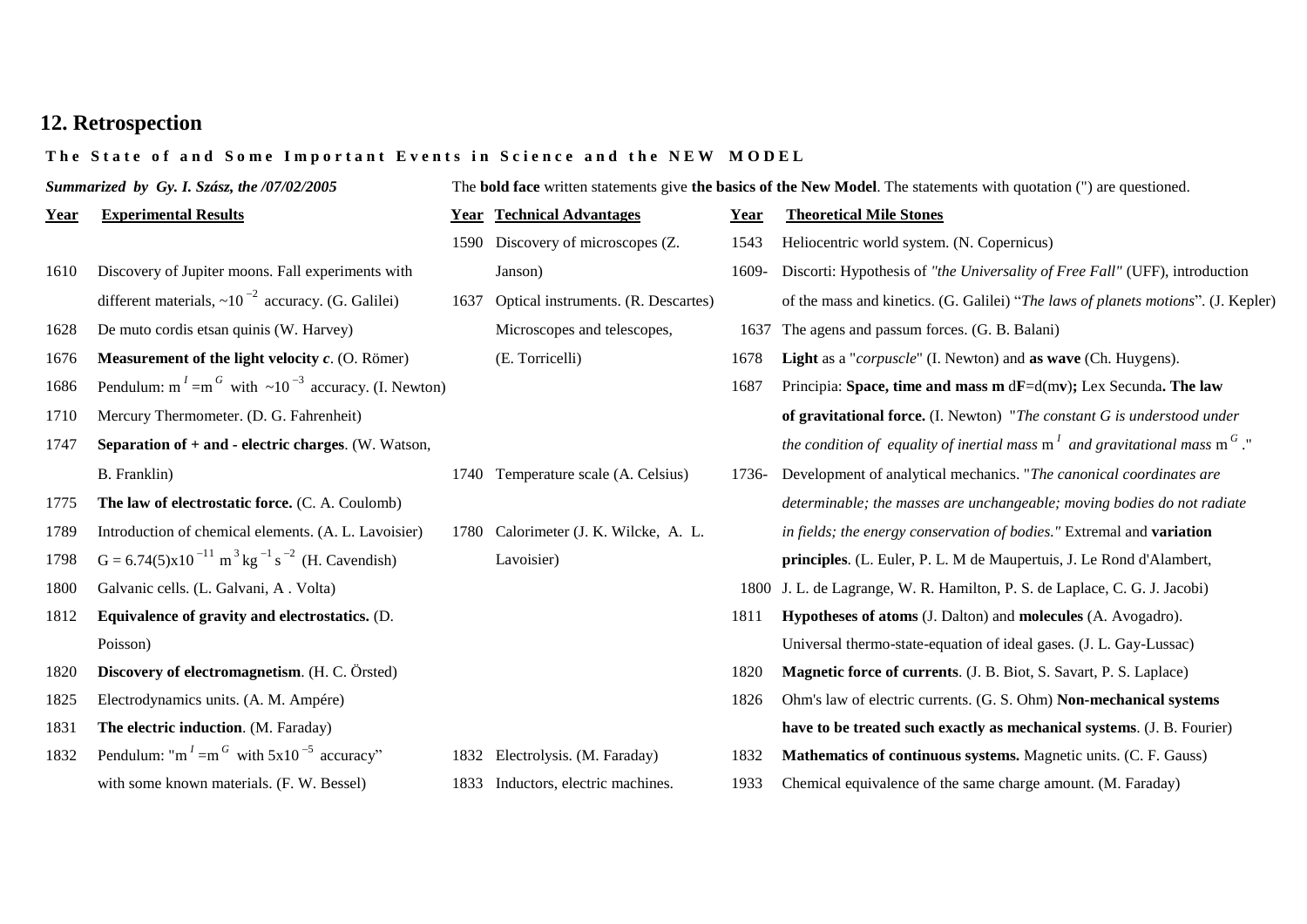| Year | <b>Experimental Results</b>                                 | Year | <b>Technical Advantages</b>          | Year | <b>Theoretical Mile Stones</b>                                                 |
|------|-------------------------------------------------------------|------|--------------------------------------|------|--------------------------------------------------------------------------------|
|      | Electrolyse (M. Faraday)                                    |      | Begin of industrial revolution.      | 1836 | Eikonal theory of waves: The relation of the wavelength to the size of objects |
| 1841 | Acceptance of Ohm's law (G.S. Ohm)                          | 1839 | Photography. (R. L. M. Daguerre)     |      | determines the wave or corpuscle character of light. (W. R. Hamilton)          |
| 1842 | Doppler effect of light. (Ch. Doppler)                      |      |                                      | 1842 | Generalized energy conservation. (J. R. Mayer, K. P. Joule)                    |
| 1850 | Foucault's pendulum experiment. (J. B. L. Foucault)         |      |                                      | 1850 | Mathematics of e.m. field. (L. Euler, D. Poisson, C.F. Gauss, G.G. Stokes)     |
|      |                                                             |      |                                      | 1854 | Mercury's perihelion rotation: 43" per century. (U. J.J. Le Verrier)           |
|      |                                                             |      |                                      | 1859 | Universal radiation at temperature equilibrium. (G. Kirchhoff)                 |
|      |                                                             | 1860 | Spectral analysis. (R. W. Bunsen)    | 1860 | Universal distribution of velocity in gases. (J. C. Maxwell)                   |
|      |                                                             | 1863 | Ammoniac synthesis. (E. Solvay)      |      | Space geometry manifolds and differential metric. (G.F.B. Riemann)             |
| 1865 | First estimation of atom size, $\sim 10^{-7}$ cm and number |      | 1864 Nitro-glycerine. (A. Nobel)     | 1865 | Electromagnetism and light is unified in the same theory.                      |
|      | of atoms in one mol, $L \sim 10^{26}$ . (J. Loschmidt)      |      |                                      | 1869 | The period system of elements. (D. Mendelejeff) The connection of              |
| 1876 | Discrepancy of specific heats of gases.                     |      |                                      |      | space geometry manifolds and interacting forces. (G.F.B. Riemann)              |
| 1879 | Temperature dependence of radiation. (J. Stefan)            | 1879 | Fourth state of matter $=$ 'plasma'. | 1880 | Relativity of motions postulated (E. Mach)                                     |
| 1881 | c-experiment of A. A. Michelson and E. W. Morley.           |      | (W. Crookes)                         | 1881 | The Maxwell Equations of Electrodynamics. (J. C. Maxwell)                      |
|      | International units for electromagnetism.                   |      |                                      |      | The radiation of moving electric charges; the Lorentz force in the e.m.        |
| 1884 | Spectral distribution of e.m. radiation.                    |      |                                      |      | field. (H. A. Lorentz) Atomic theory and electricity. (H. v. Helmholz)         |
| 1885 | First rule of atomic spectra. (J. J. Balmer)                |      |                                      | 1884 | Emissivity of black body from thermodynamics and Maxwell-Eqs. (L.              |
|      |                                                             | 1888 | Electric dipole radiation.           |      | Bolzmann) Energy law in e.m. field and electric charged bodies. (O.            |
| 1889 | Torsion Balance experiment: The gravitational force         |      | (H. Hertz)                           |      | Heaviside, J. H. Poynting)                                                     |
|      | is the same for different materials. (L. von Eötvös)        |      |                                      | 1893 | T dependence of e.m. radiation density at equilibrium. (W. Wien)               |
| 1895 | Discovery of X-Rays. (W. C. Röntgen)                        |      |                                      | 1895 | Thermodynamic of chemical reactions essentially completed.                     |
| 1896 | Discovery of the radioactivity. (A. H. Becquerel;           |      |                                      |      | Absolute temperature T, fundamental constant $k=nR$ , entropy S.               |
|      | M. Curie)                                                   |      |                                      |      | (H. v. Helmholz, J. P. Joule, R. Clausius, L. Boltzmann, J. W. Gibbs)          |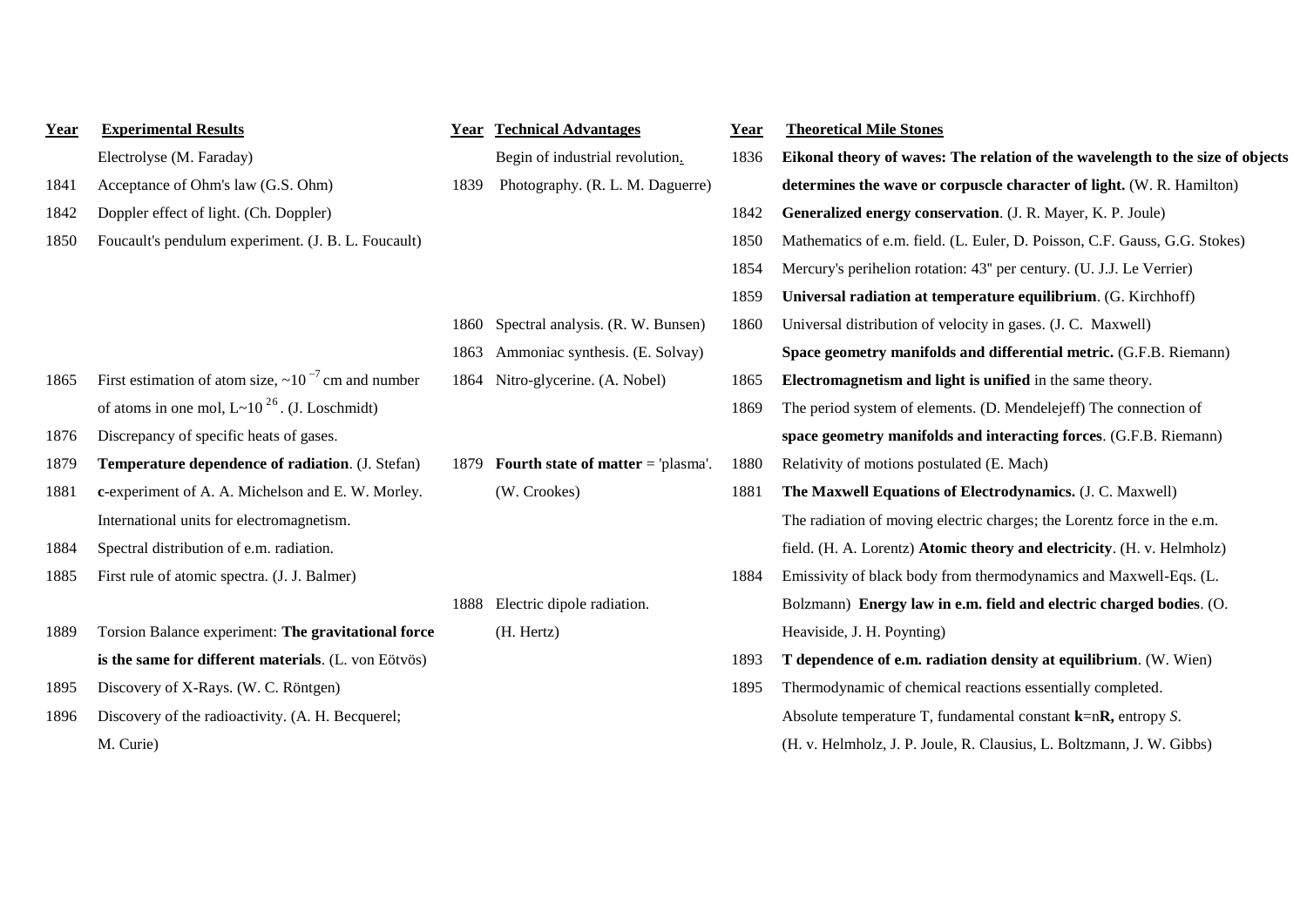| Year | <b>Experimental Results</b>                                    |      | <b>Year Technical Advantages</b> | Year | <b>Theoretical Mile Stones</b>                                                  |
|------|----------------------------------------------------------------|------|----------------------------------|------|---------------------------------------------------------------------------------|
| 1897 | Discovery of charged <b>electron</b> (e) and the               |      |                                  | 1897 | The producer of spectral lines are particles with the same $q/m_e$ as the       |
|      | estimation of $q/m_e$ . (J. J. Thomson)                        |      |                                  |      | particles in cathode rays. (H. A. Lorentz)                                      |
|      | The split of spectral lines. (P. Zeeman)                       | 1898 | Liquefaction of H <sub>2</sub> . | 1898 | Chemistry do not have a unified picture of atoms and molecules.                 |
|      |                                                                | 1899 | Roentgen apparatus.              |      | In physics the atom hypothesis is disputed. (L Boltzmann contra W. Ostwald)     |
| 1900 | $h=6.55\times10^{-27}$ erg s, $k=1,38\times10^{-16}$ erg/K     |      |                                  | 1900 | M. Planck's radiation formula with a fundamental constant $h$ .                 |
| 1903 | The photoelectric effect. (F. Lénard)                          |      |                                  |      | "Interpretation of $h\mathcal{V}$ as energy quantum of harmonic oscillator".    |
|      |                                                                |      |                                  | 1904 | Covariant electrodynamics. The electric charge is invariant and is              |
|      |                                                                |      |                                  |      | conserved. Lorentz transformation. (H. A. Lorentz, H. Poincaré))                |
| 1905 | First systematic of spectral lines. (J. J. Balmer,             |      |                                  | 1905 | The special relativity. (Lorentz, Einstein, Poincaré)                           |
|      | W. Ritz)                                                       |      |                                  |      | "Photon hypothesis = the quantization of the energy with $h \cup$ ".            |
|      |                                                                |      |                                  |      | "The mass-energy equivalence principle $E = mc^2$ ." (A. Einstein)              |
|      |                                                                |      |                                  | 1907 | "Equivalence of inertial and gravitational mass and the constant $G =$ the Weak |
|      |                                                                |      |                                  |      | Equivalence Principle (WEP)." > "A base of geometrized gravity." (A. Einstein)  |
|      |                                                                |      | 1908 Liquefaction of He.         | 1908 | The four dimensional world. (H. Minkowski)                                      |
| 1910 | Measurement of elementary electric charge e. (R. A. Milliken)  |      |                                  | 1910 | <b>Introduction of isotopes.</b> (F. Soddy)                                     |
| 1911 | Discovery of nuclei. (E. Rutherford)                           |      |                                  | 1911 | $q, me$ and $h$ determine the atom size. (A. Sommerfeld)                        |
| 1912 | Discovery of cosmic rays. (V. F. Hess)                         |      |                                  |      | Discovery of supra conductivity with $B=0$ . (H. Kamerlingh-Omnes)              |
|      |                                                                |      | 1913 Geiger counter. (H. Geiger) | 1913 | The $h$ and the atom: "Bohr's atom model." (N. Bohr)                            |
| 1914 | Experiment of J. Frank and G. Hertz.                           |      |                                  |      |                                                                                 |
| 1915 | Alfa, beta and gamma decays of nuclei. (E.                     |      |                                  | 1915 | "Field equations of the General Relativity Theory (GRT)." (A. Einstein)         |
|      | Rutherford)                                                    |      |                                  | 1916 | "Black hole singularities." (K. Schwarzschild)                                  |
| 1919 | Discovery of <b>proton</b> (P) with the <b>mass m</b> $_{p}$ . | 1919 | Alfa particle scattering on      | 1918 | Invariant variation problems, Noether theorem. (E. Noether)                     |
|      | Eddington's "expedition for the GRT".                          |      | N nuclei (E. Rutherford)         |      |                                                                                 |
|      |                                                                |      |                                  |      |                                                                                 |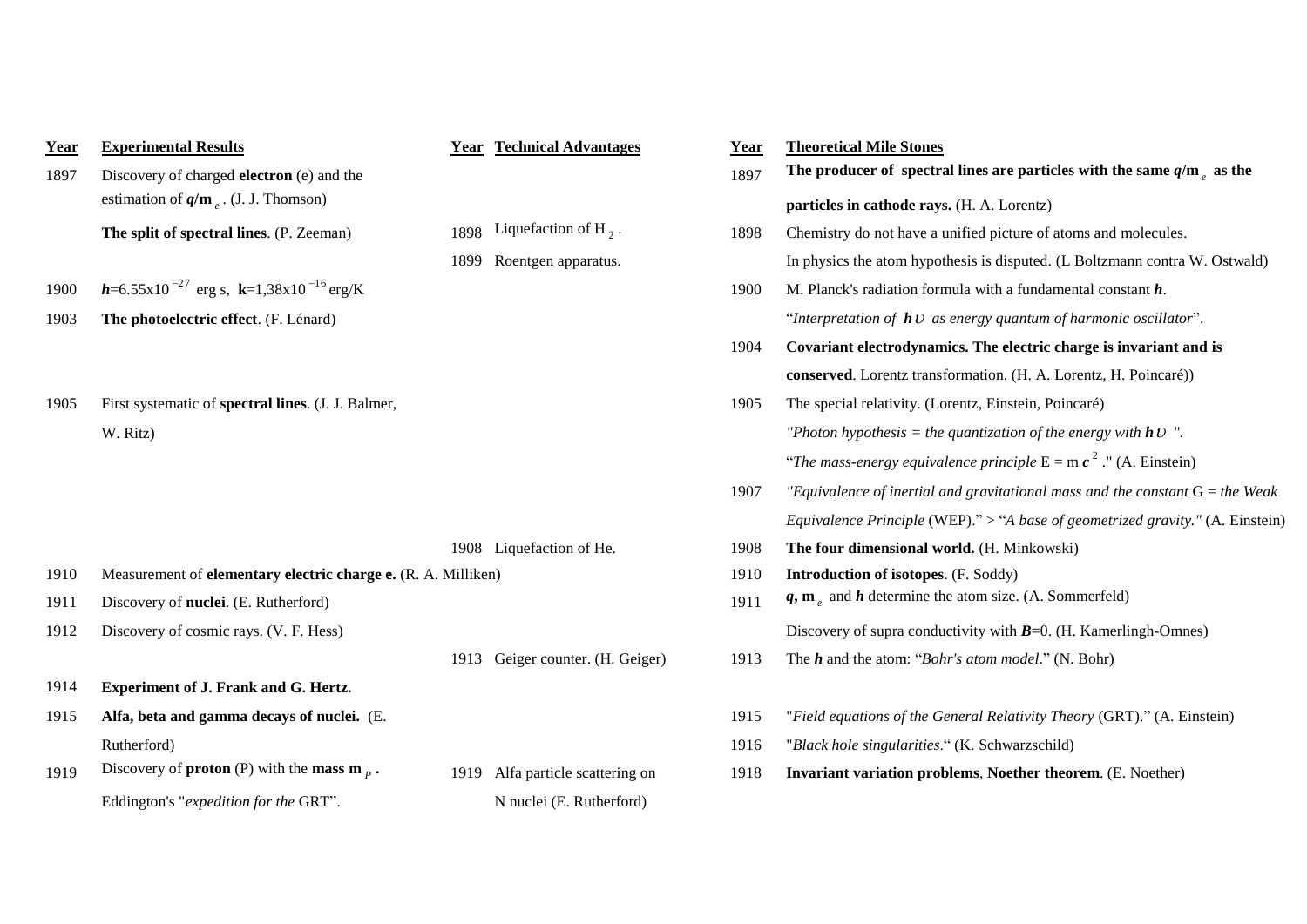| Year | <b>Experimental Results</b>                                                                 |      | <b>Year Technical Advantages</b>       | Year | <b>Theoretical Mile Stones</b>                                                      |
|------|---------------------------------------------------------------------------------------------|------|----------------------------------------|------|-------------------------------------------------------------------------------------|
| 1920 | Discovery of the galaxies. (E. Hubble)                                                      |      | 1920 Mass spectrometers. (F. C. Aston) | 1920 | $h$ is mysterious and has an increasing importance. (M. Born)                       |
|      | <b>Proton = nucleon of hydrogen.</b> (E. Rutherford)                                        |      |                                        |      | " $h$ is interpreted as quantum of action."                                         |
|      |                                                                                             | 1921 | Supra fluidity of He.                  | 1921 | Bohr's intuitive theory of periodical system of chemical elements.                  |
| 1922 | "The Compton effect". (A. H. Compton) Torsion                                               |      | Diverse counters for charged           |      |                                                                                     |
|      | balance: "m <sup>1</sup> =m <sup>G</sup> " with $\sim$ 10 <sup>-9</sup> accuracy". (Eötvös) |      | particles and gamma rays.              | 1924 | $h$ is responsible for the " <i>dualism of particle and wave</i> ". (L. de Broglie) |
| 1926 | "Hypothesis for spectral lines: the spin $1/2$ of                                           |      |                                        | 1926 | Wave equation of H-atom for "energy quantization". (E. Schrödinger)                 |
|      | electron". (G. E. Uhlenbeck, S. Goudsmit)                                                   |      |                                        |      | Formulation of Quantum Mechanics. The " <i>universality</i> of $h$ " is accepted.   |
|      |                                                                                             |      |                                        | 1927 | Hypothesis: "The uncertainty principle with $h$ ". (W. Heisenberg)                  |
|      |                                                                                             |      | 1913 Geiger-Müller counter.            | 1928 | The begin of Quantum-Electro-Dynamics (QED). The "second quantization               |
| 1929 | The word 'plasma' used firstly by I. Langmuir.                                              |      |                                        |      | of fields and mass particles. The "universality of $h$ , the energy-mass-           |
| 1930 | "The Universe expands isotropic."                                                           |      | 1930 First cyclotron. (E. O. Lawrence) |      | equivalence, creation and annihilation of particles, closed systems and the         |
|      | $G\mu T^2 \sim 1$ , $\mu$ =averaged mass density in the Universe,                           |      |                                        |      | quantization of energy" are accepted. (P. Jordan, P.A.M. Dirac, W. Pauli)           |
|      | $\mu = 10^{-29}$ g/cm2, T=10 <sup>10</sup> year. (E. Hubble)                                |      | 1931 Electron microscope.              | 1931 | Hypothesis of mass-less <b>neutrino</b> for beta decay of nuclei. (W. Pauli)        |
| 1932 | Discovery of the <b>positron</b> (p) with the <b>mass m</b> $\sim$ (C.                      |      |                                        | 1932 | "Two states of nucleon proposed: proton and neutron." (W. Heisenberg)               |
|      | D. Andersen) and of the neutron. (J. Chadwick)                                              |      |                                        | 1933 | Begin of theoretical nuclear physics. "The theory of beta decay". (E. Fermi         |
|      | "Neutron is an elementary particle."                                                        |      |                                        |      | Nuclear force: short ranged, in small distance repulsive, saturation.               |
|      |                                                                                             |      |                                        | 1935 | Explanation of the unknown nuclear forces between proton and neutron                |
|      |                                                                                             |      |                                        |      | through the hypothesis of "particle creation and annihilation". (H. Yukaw           |
|      |                                                                                             |      |                                        |      | "Each particle has its own antiparticle". (W. Heisenberg, P. A. M. Dirac)           |
| 1937 | Investigations of cosmic rays (protons and nuclei).                                         |      |                                        | 1936 | Dispersion theory of nuclear reactions. (J. Wigner, G. Breit)                       |
| 1938 | Discovery of nuclear fission. (O. Hahn, F. Strassman)                                       |      |                                        | 1938 | "The solar energy cycle." (4 protons in He-nucleus). (H. A. Bethe)                  |
|      | "Discovery of Myon particles". (S. H. Neddermeyer,                                          | 1940 | First computer. (J. Neumann)           |      | "There are four fundamental interactions assumed" beside the                        |
|      | C.D. Anderson)                                                                              |      | 1942 First nuclear reactor. (E. Fermi, |      | macroscopically known gravitational and electromagnetic interactions.               |

| <b>Experimental Results</b>                                                                 | Year | <b>Technical Advantages</b>            | Year | <b>Theoretical Mile Stones</b>                                                      |
|---------------------------------------------------------------------------------------------|------|----------------------------------------|------|-------------------------------------------------------------------------------------|
| Discovery of the galaxies. (E. Hubble)                                                      | 1920 | Mass spectrometers. (F. C. Aston)      | 1920 | $h$ is mysterious and has an increasing importance. (M. Born)                       |
| <b>Proton = nucleon of hydrogen.</b> (E. Rutherford)                                        |      |                                        |      | " $h$ is interpreted as quantum of action."                                         |
|                                                                                             | 1921 | Supra fluidity of He.                  | 1921 | Bohr's intuitive theory of periodical system of chemical elements.                  |
| "The Compton effect". (A. H. Compton) Torsion                                               |      | Diverse counters for charged           |      |                                                                                     |
| balance: "m <sup>1</sup> =m <sup>G</sup> " with $\sim$ 10 <sup>-9</sup> accuracy". (Eötvös) |      | particles and gamma rays.              | 1924 | $h$ is responsible for the " <i>dualism of particle and wave</i> ". (L. de Broglie) |
| "Hypothesis for spectral lines: the spin $1/2$ of                                           |      |                                        | 1926 | Wave equation of H-atom for "energy quantization". (E. Schrödinger)                 |
| electron". (G. E. Uhlenbeck, S. Goudsmit)                                                   |      |                                        |      | Formulation of Quantum Mechanics. The " <i>universality</i> of $h$ " is accepted.   |
|                                                                                             |      |                                        | 1927 | Hypothesis: "The uncertainty principle with $h$ ". (W. Heisenberg)                  |
|                                                                                             |      | 1913 Geiger-Müller counter.            | 1928 | The begin of Quantum-Electro-Dynamics (QED). The "second quantization"              |
| The word 'plasma' used firstly by I. Langmuir.                                              |      |                                        |      | of fields and mass particles. The "universality of $h$ , the energy-mass-           |
| "The Universe expands isotropic."                                                           |      | 1930 First cyclotron. (E. O. Lawrence) |      | equivalence, creation and annihilation of particles, closed systems and the         |
| $G\mu T^2 \sim 1$ , $\mu$ =averaged mass density in the Universe,                           |      |                                        |      | quantization of energy" are accepted. (P. Jordan, P.A.M. Dirac, W. Pauli)           |
| $\mu = 10^{-29}$ g/cm2, T=10 <sup>10</sup> year. (E. Hubble)                                | 1931 | Electron microscope.                   | 1931 | Hypothesis of mass-less neutrino for beta decay of nuclei. (W. Pauli)               |
| Discovery of the <b>positron</b> (p) with the <b>mass m</b> $(C$ .                          |      |                                        | 1932 | "Two states of nucleon proposed: proton and neutron." (W. Heisenberg)               |
| D. Andersen) and of the neutron. (J. Chadwick)                                              |      |                                        | 1933 | Begin of theoretical nuclear physics. "The theory of beta decay". (E. Fermi)        |
| "Neutron is an elementary particle."                                                        |      |                                        |      | Nuclear force: short ranged, in small distance repulsive, saturation.               |
|                                                                                             |      |                                        | 1935 | Explanation of the unknown nuclear forces between proton and neutron                |
|                                                                                             |      |                                        |      | through the hypothesis of "particle creation and annihilation". (H. Yukawa)         |
|                                                                                             |      |                                        |      | "Each particle has its own antiparticle". (W. Heisenberg, P. A. M. Dirac)           |
| Investigations of cosmic rays (protons and nuclei).                                         |      |                                        | 1936 | Dispersion theory of nuclear reactions. (J. Wigner, G. Breit)                       |
| Discovery of nuclear fission. (O. Hahn, F. Strassman)                                       |      |                                        | 1938 | "The solar energy cycle." (4 protons in He-nucleus). (H. A. Bethe)                  |
| "Discovery of Myon particles". (S. H. Neddermeyer,                                          | 1940 | First computer. (J. Neumann)           |      | "There are four fundamental interactions assumed" beside the                        |
| C. D. Anderson)                                                                             |      | 1942 First nuclear reactor. (E. Fermi, |      | macroscopically known gravitational and electromagnetic interactions.               |
|                                                                                             |      |                                        |      |                                                                                     |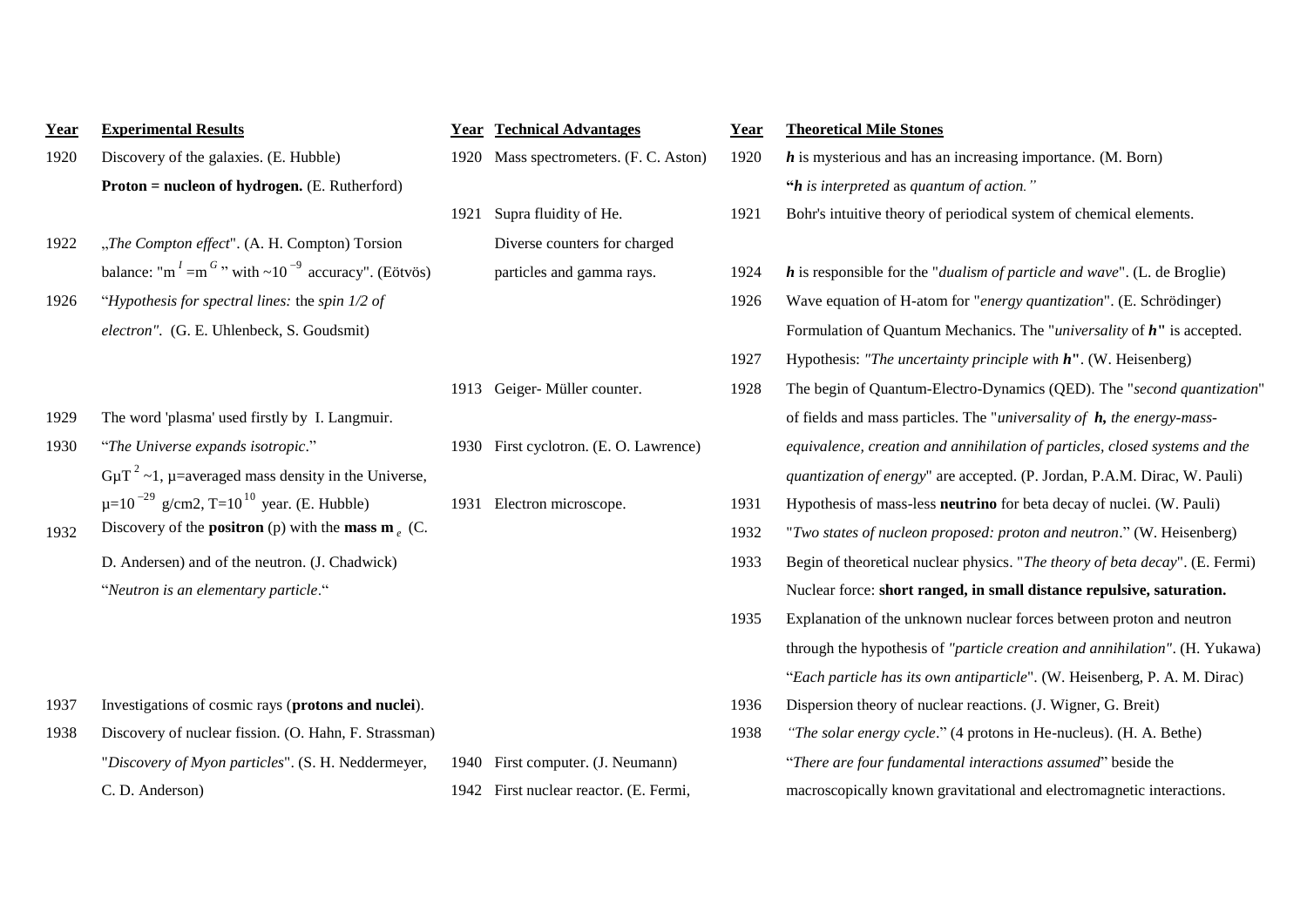| Year | <b>Experimental Results</b>                                                                                           | <b>Year</b> | <b>Technical Advantages</b>             | Year     | <b>Theoretical Mile Stones</b>                            |
|------|-----------------------------------------------------------------------------------------------------------------------|-------------|-----------------------------------------|----------|-----------------------------------------------------------|
| 1947 | "Discovery of the Pion particles". (C. F. Powell)                                                                     |             | 1945 L. Szilard). The atom bombe.       |          | Two further microscopic interactions:" the weak and th    |
|      | "Discovery of the Kaon particles". (G. D. Rochester)                                                                  |             |                                         |          | The reasons of the microscopic interactions are unknow    |
|      | Distinction between Myons and Pions.                                                                                  |             |                                         | 1947     | "The theory of Big Bang". (G. Gamow) Discovery of H       |
|      | Exact measurement of the Lamb shift. (W. Lamb)                                                                        |             |                                         |          | rays. (G. D. Rochester, C. Ch. Butler)                    |
| 1948 | Magic numbers of nuclei 2, 8, 20, 40, 50, 82, 126                                                                     |             | 1948 First transistor. (W. H. Brattain) | 1948     | "Quantum-Electrodynamics (QED)". (J. Schwinger, R.        |
|      | (M. Goeppert-Mayer, H. Jensen)                                                                                        | 1949        | Semiconductor detectors. (K.G. MacKay)  |          | F. J. Dyson, S. I. Tomonaga)                              |
| 1955 | Discovery of the negative charged antiproton $=$                                                                      |             |                                         | 1950     | "The conversion of neutral Pion in two gamma quanta"      |
|      | elton (E) with the mass $m_p$ . (E. G. Segré)                                                                         |             | 1955 6 GeV accelerator in Berkeley.     |          | High energy physics: "elementary particles change".       |
|      | First detection of neutrinos. (F. Reines, G. A. Cowan)                                                                |             | 1956 Technical supra conductors. (S.    | 1956     | "Theory of parity violation". (T. D. Lee, C. N. Yang) I   |
| 1958 | Mössbauer effect. (R. L. Mössbauer)                                                                                   |             | C. Collins) Neutrino detectors.         |          | lack of a microscopic valid Lagrange function for pa      |
| 1960 | All isotope masses $\mathbf{m}^{I}$ are measured. (Tables of                                                          | 1959        | Technical amounts of Be                 |          | "a model for the strong interaction is proposed". (S. Sa  |
|      | Nuclear Phys., J. Mattauch)                                                                                           |             | produced.                               |          | of "isospin, strangeness etc." is an expression of physic |
| 1961 | IUPAC: Atomic weights with C12 isotope.                                                                               |             |                                         | $1961 -$ | $SU(3)$ symmetry group, "the hypothesis of intrinsic syn  |
|      | First estimation of proton, neutrino cross section:                                                                   |             | 1963 Integrated electric circuits.      | 1964     | "The hypothesis of quarks": (M. Gell-Mann, G. Zweig)      |
|      | $0.11x10^{-42}$ cm <sup>2</sup> . But, what are the neutrinos? What                                                   | 1967        | Proportional counters. (G.              | 1967     | A comparison of the $SU(3)$ model with experiments: It    |
|      | are their properties? How many different neutrinos                                                                    |             | Charpak et al.)                         |          | several inadequate and unphysical assumptions. (Gy.       |
|      | exist?                                                                                                                |             |                                         | 1968     | The begin of a consistent description of unstable par     |
| 1972 | Torsion Balance "m <sup>1</sup> =m <sup>G</sup> with 10 <sup>-12</sup> accuracy". (V. 1970 Particle storage circuits. |             |                                         |          | microscopic resonances at the University of Mainz. (C     |
|      | Braginsky) Laser hologram. (G. Dénes)                                                                                 |             |                                         | 1973     | "A trial of Great Unified Theory". (H. Georgi, S. Glash   |
| 1974 | SLAC: New particle at 3 GeV, "charmed quarks".                                                                        |             |                                         | 1974     | Microscopic resonance phenomenon and unstable parti-      |
| 1975 | Plasma experiments in IPP Garching/Germany.                                                                           |             |                                         |          | variation principle of open particle systems. (Szász)     |

| Year | <b>Experimental Results</b>                                                                                           | Year | <b>Technical Advantages</b>             | Year  | <b>Theoretical Mile Stones</b>                                                |
|------|-----------------------------------------------------------------------------------------------------------------------|------|-----------------------------------------|-------|-------------------------------------------------------------------------------|
| 1947 | "Discovery of the Pion particles". (C. F. Powell)                                                                     |      | 1945 L. Szilard). The atom bombe.       |       | Two further microscopic interactions:" the weak and the strong interactions". |
|      | "Discovery of the Kaon particles". (G. D. Rochester)                                                                  |      |                                         |       | The reasons of the microscopic interactions are unknown.                      |
|      | Distinction between Myons and Pions.                                                                                  |      |                                         | 1947  | "The theory of Big Bang". (G. Gamow) Discovery of Hyperons in cosmic          |
|      | Exact measurement of the Lamb shift. (W. Lamb)                                                                        |      |                                         |       | rays. (G. D. Rochester, C. Ch. Butler)                                        |
| 1948 | Magic numbers of nuclei 2, 8, 20, 40, 50, 82, 126                                                                     |      | 1948 First transistor. (W. H. Brattain) | 1948  | "Quantum-Electrodynamics (QED)". (J. Schwinger, R. P. Feynman,                |
|      | (M. Goeppert-Mayer, H. Jensen)                                                                                        | 1949 | Semiconductor detectors. (K.G. MacKay)  |       | F. J. Dyson, S. I. Tomonaga)                                                  |
| 1955 | Discovery of the negative charged antiproton $=$                                                                      |      |                                         | 1950  | "The conversion of neutral Pion in two gamma quanta". (D. E. Carlson)         |
|      | elton (E) with the mass $m_p$ . (E. G. Segré)                                                                         |      | 1955 6 GeV accelerator in Berkeley.     |       | High energy physics: "elementary particles change".                           |
|      | First detection of neutrinos. (F. Reines, G. A. Cowan)                                                                |      | 1956 Technical supra conductors. (S.    | 1956  | "Theory of parity violation". (T. D. Lee, C. N. Yang) Because of              |
| 1958 | Mössbauer effect. (R. L. Mössbauer)                                                                                   |      | C. Collins) Neutrino detectors.         |       | lack of a microscopic valid Lagrange function for particle dynamics,          |
| 1960 | All isotope masses $\mathbf{m}^{I}$ are measured. (Tables of                                                          | 1959 | Technical amounts of Be                 |       | "a model for the strong interaction is proposed". (S. Sakata) The usage       |
|      | Nuclear Phys., J. Mattauch)                                                                                           |      | produced.                               |       | of "isospin, strangeness etc." is an expression of physical unknowledge.      |
| 1961 | IUPAC: Atomic weights with C12 isotope.                                                                               |      |                                         | 1961- | SU(3) symmetry group, "the hypothesis of intrinsic symmetry of particles".    |
|      | First estimation of proton, neutrino cross section:                                                                   | 1963 | Integrated electric circuits.           | 1964  | "The hypothesis of quarks": (M. Gell-Mann, G. Zweig)                          |
|      | $0.11x10^{-42}$ cm <sup>2</sup> . But, what are the neutrinos? What                                                   | 1967 | Proportional counters. (G.              | 1967  | A comparison of the SU(3) model with experiments: It offered                  |
|      | are their properties? How many different neutrinos                                                                    |      | Charpak et al.)                         |       | several inadequate and unphysical assumptions. (Gy. I. Szász)                 |
|      | exist?                                                                                                                |      |                                         | 1968  | The begin of a consistent description of unstable particles and               |
| 1972 | Torsion Balance "m <sup>1</sup> =m <sup>G</sup> with 10 <sup>-12</sup> accuracy". (V. 1970 Particle storage circuits. |      |                                         |       | microscopic resonances at the University of Mainz. (Gy. I. Szász)             |
|      | Braginsky) Laser hologram. (G. Dénes)                                                                                 |      |                                         | 1973  | "A trial of Great Unified Theory". (H. Georgi, S. Glashow)                    |
| 1974 | SLAC: New particle at 3 GeV, "charmed quarks".                                                                        |      |                                         | 1974  | Microscopic resonance phenomenon and unstable particles described with a      |
| 1975 | Plasma experiments in IPP Garching/Germany.                                                                           |      |                                         |       | variation principle of open particle systems. (Szász)                         |
| 1976 | Always more "unstable particles" are seen.                                                                            |      |                                         | 1976  | The years of development in " <i>Quantum-Chromo-Dynamics</i> (QCD)".          |
|      |                                                                                                                       |      |                                         |       | Always more new "intrinsic quantum numbers of quarks" are needed.             |
|      |                                                                                                                       |      |                                         |       |                                                                               |